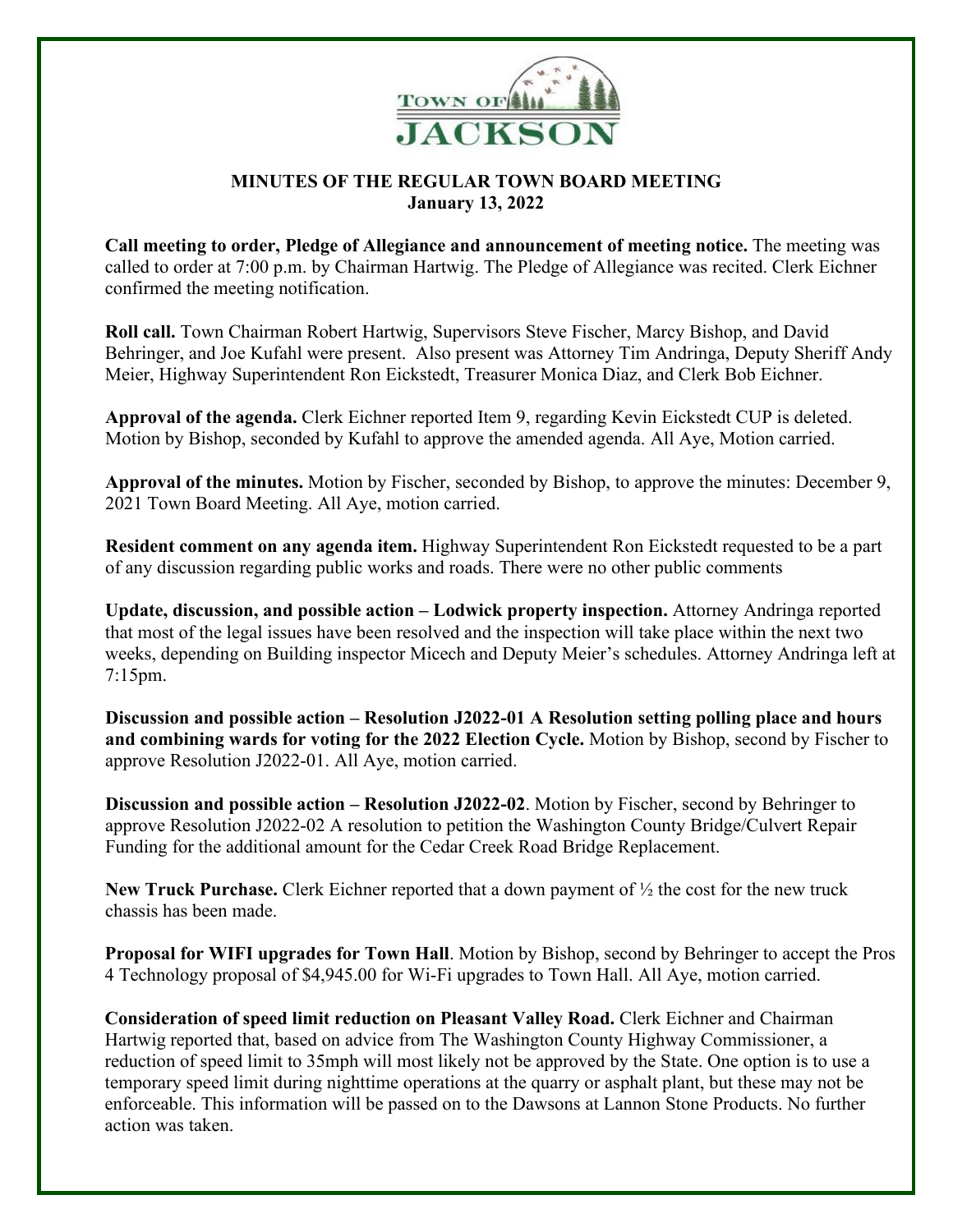**CTH M Reconstruction:** Chairman Hartwig reported that the county will be reconstructing CTH M (Pioneer Road) from Wausaukee Road to Country Aire Dr between August and October of 2022.

**Audit/Financial Records Review Update.** Clerk Eichner reported that the audit will begin in February. And will be completed on or before May  $15<sup>th</sup>$  when the CT Form is to be submitted.

**Internet access for whole Town:** Treasurer Diaz reported that several residents who came to pay their taxes expressed concern with the lack of internet access in the Town. Major stumbling block is trying to find a provider that is willing and able to provide access to the whole town.

**Update of Town Hall Remodeling.** Hartwig and Micech met with Design 2 Construction in late December to review the preliminary plan for the remodeling. They will work to present a preliminary plan and cost estimate at the February 10 Town Board Meeting. We do not have to use prevailing wages on this project because it is funded with local dollars which should help to keep the costs down.

**Washington County Sheriff's Department report – Liaison Deputy Andrew Meier.** Deputy Meier presented reports for November and December. Deputy Meier may not be our liaison after February 1<sup>st</sup> as he is becoming an investigator for the department. 1931 calls in 2021, less than the average of 2200calls per year.

**Washington County Board report.** County Supervisor Bishop reported the County approved a general fund transfer of \$350.000 if the county does not receive a grant for the purchase of just under 40 acres on the north side of the Fair Park for extra parking. County has reached an agreement with the Town of Erin for a lease site for a safety radio tower in lieu of a controversial site at Hwy 83 and 167. This will complete the network upgrades for countywide emergency services and public works. County reached a contract agreement with the deputy's union for 2022. The county approved a grant for "Fish Sticks" in Ehlers Lake at Yahr Park.

**Treasurer's report.** Treasurer Diaz presented the report for December and the Tax collection report through January  $12<sup>th</sup>$ .

**Ground's report.** No Report

**Building's report.** Supr. Behringer reported we had to have the furnace for a portion of Town Hall because the heat exchanger is cracked and leaking CO. There is one more that may or may not to be replaced. Dave is still working with well drillers for a replacement well.

**Transfer Station report.** Special nights after Christmas and New Year's. They made 5 bales of cardboard. We will probably use regular hours for holidays in 2022. Damage to the door.

**Noxious Weeds report.** No report

.

**Highway/Chairman's report.** Recyclables hauled, brush pile burned, trees cleared from high winds, repairs to Truck 18, repaired power washer and skid steer, plowed /salted 11 times used 150 tons of salt, put new batteries in the Oshkosh for sale. Ron rated the roads report for the State. Date set for 2022 road tour set for Saturday, March 12, 2022 at 8am.

**Clerk's report.** Clerk Eichner presented Jim Micech's report. One welfare check, Schulenberg cleanup continues. Discussion with owner on Maple Road north of Pleasant Valley Road to for rezone from A-1 to R-1. Clerk report – Two clean water reports in a row. New hours start January 31, 2022 9am-4:30pm Monday to Thursday and 9-1pm on Friday. The clerk will be here at about 8 am every day. Our PILT payments will be higher this year.